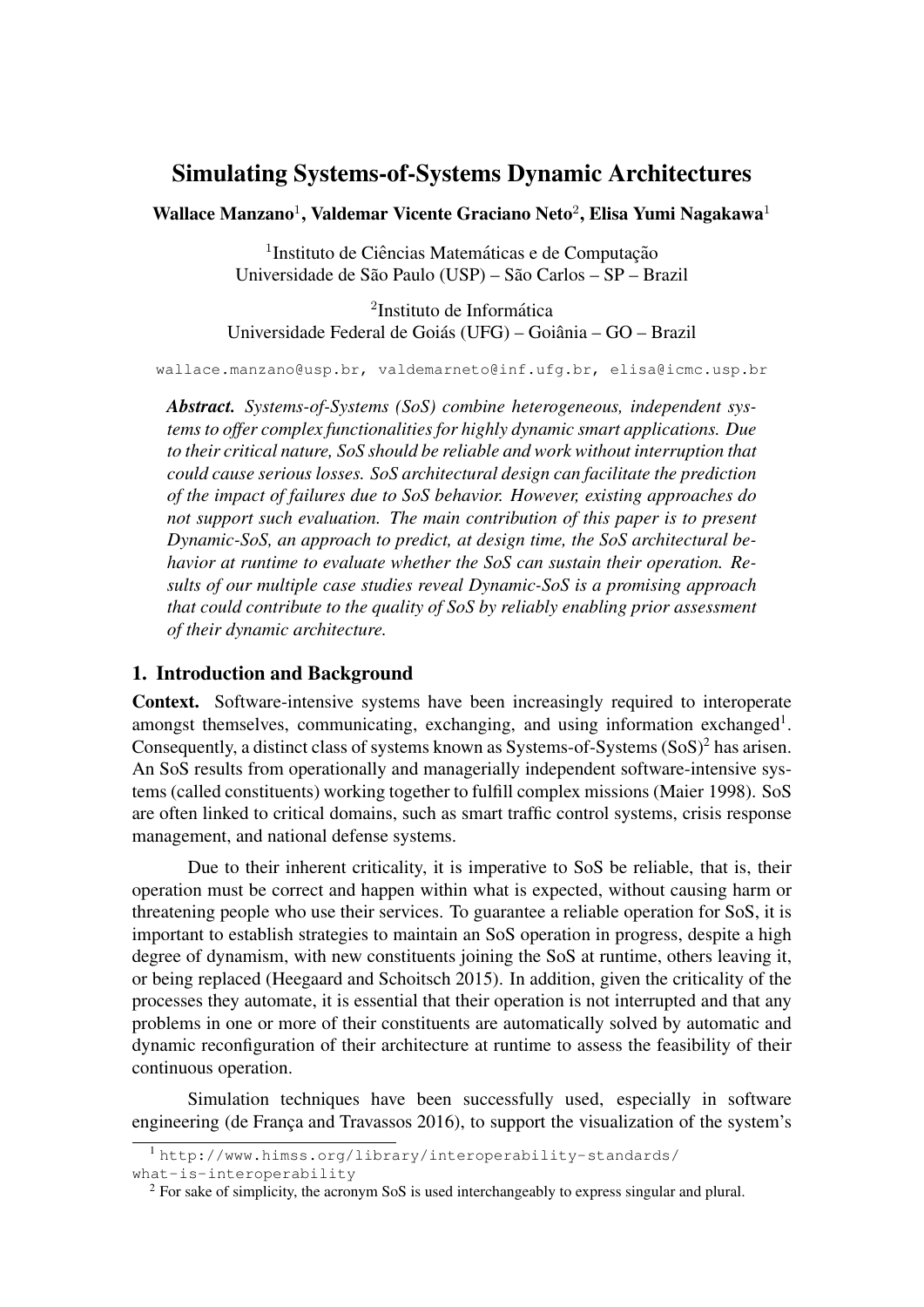dynamic behaviors. Simulations can anticipate, at design time, failures and behaviors that can potentially occur at runtime. In particular, the simulation of software architectures can be achieved by using simulation models with dynamic reconfiguration to predict architectural configuration changes at runtime for single systems (Bogado et al. 2017). Indeed, Dynamic Structure Discrete Event System Specification (DS-DEVS) (Zeigler et al. 2012) is one of the most used simulation formalisms for modeling behavior of systems from input, output, and their states, as well as the coupling of these systems, adopted by Bogado et al. (2017).

Problem. Despite the suitability of simulation formalisms to predict behaviors with dynamic reconfiguration support, a complex task arises from *guaranteeing precision in simulating SoS software architectures, i.e., simulating the behavior of multiple constituent systems and their relationship to each other, and to the environment at runtime while still considering the dynamic reconfiguration of their constituent systems*. Existing simulation formalisms have limitations on the precise representation of SoS software architectures, including the representation of different types of systems, environment representation, and dynamic reconfiguration. Despite the formalism supporting the dynamic architecture representation, the mechanism to implement it is arbitrarily chosen by the user. On the other hand, pure adoption of architectural description languages (ADL) also suffers from limitations on the precise description of dynamism of an architecture composed by multiple systems and the impact of it on the provided behavior, as recognized by Guessi et al. (2015). The main research question addressed in this work is: *How to provide a means to assure that the SoS operation is trustworthy, i.e., will it be maintained on-the-fly, despite the inherent SoS dynamic architecture?*

Solution. To address this question, the aim of this paper is to present Dynamic-SoS, an approach established by the undergraduate student for simulating SoS software architectures with dynamic reconfiguration support. Our approach uses a SosADL to DEVS model transformation (SosADL2DEVS) that automatically generates simulation models from SoS software architecture specifications. The main contributions of Dynamic-SoS were: (i) the proposition of a set of canonical dynamic reconfiguration operators for SoS software architectures; (ii) the extension of an existing model transformation by adding a dynamic reconfiguration controller (DRC) structure, which enables simulation models in DEVS to show and manage dynamic reconfigurations at runtime; (iii) the engineering of DRC itself, since such an idea could be used for other simulation formalisms, as well; and (iv) the characterization of the process to assess SoS behaviors considering the associated dynamic architecture. We evaluated our approach through of multiple case studies in three distinct domains: Flood Monitoring SoS, Smart Building SoS, and Space SoS. From a tringulation of the results obtained from these case studies, we concluded our approach successfully supports simulation of SoS while accounting for dynamic architectures. As a result, our work may potentially be used to evaluate SoS dynamic architectures, enhancing SoS quality by enabling the visualization of possible problems that the SoS may exhibit besides predicting/anticipating SoS architectural behavior at runtime, thus evaluating whether the SoS can sustain their operation.

This paper is organized as follows: Section 2 presents Dynamic-SoS, Section 3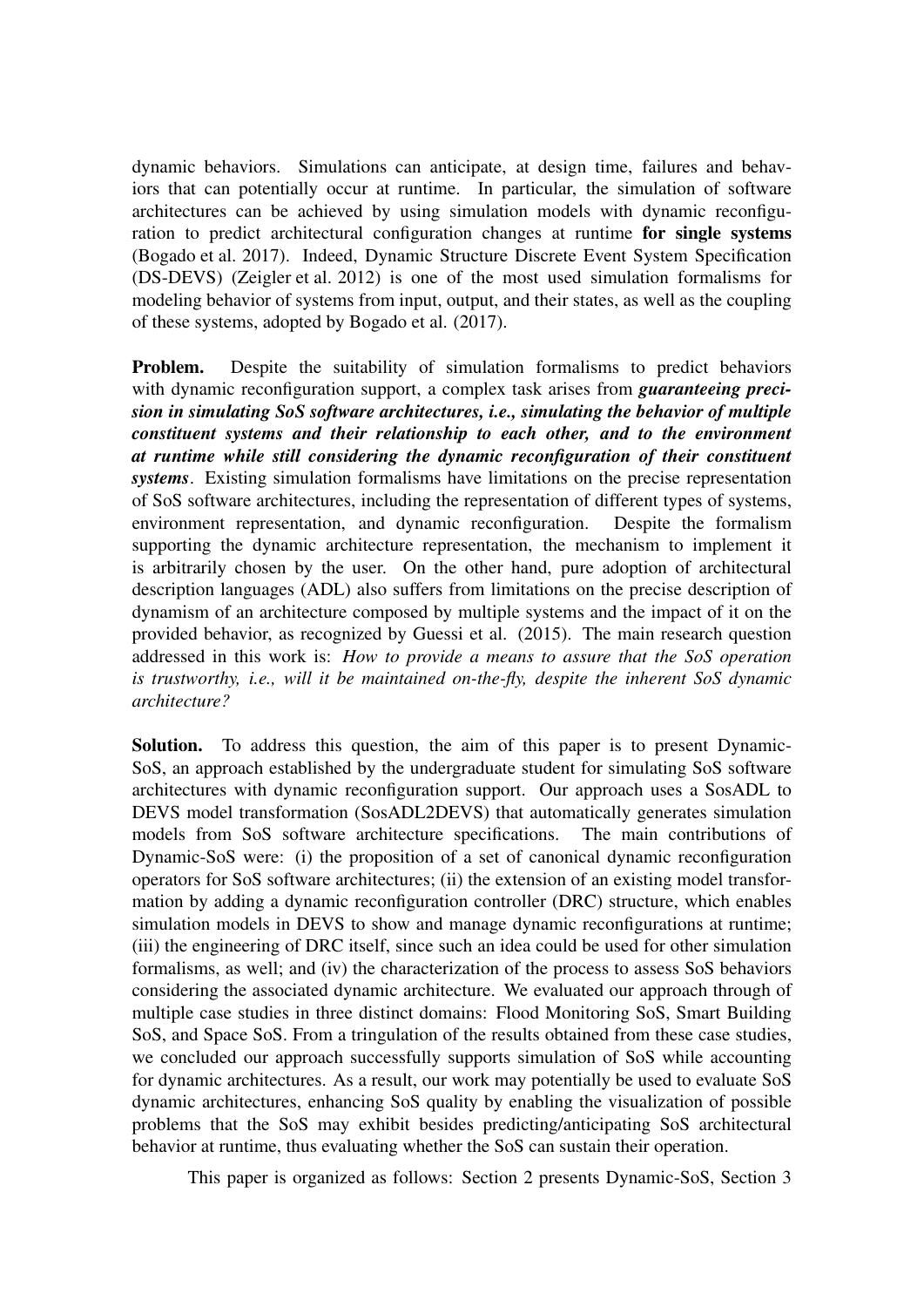presents our evaluation and results, Section 4 summarizes the contributions of this work, and Section 5 contains final remarks and directions for future work.

## 2. Dynamic-SoS Approach

Dynamic-SoS is a model-based approach to automatically create SoS simulations with dynamic reconfiguration. To support the dynamic reconfiguration, we established a set of dynamic reconfiguration operations based on the canonical set of changes initially proposed by Cavalcante et al. (2015). Cavalcante et al. observed single systems may have their architectures modified at runtime due to the creation of a new component, removal of a component, attachment of a component (attachment), and detachment of a component. For SoS software architectures, we reviewed such operators and defined four canonical operators to achieve dynamics in such architectures. In our approach, dynamic reconfiguration in an SoS software architecture is based on constituent addition, constituent deletion, constituent replacement, and architecture reorganization. Our approach uses a SosADL to DEVS model transformation (SosADL2DEVS) that automatically generates simulation models from SoS software architecture specifications, based on an approach called ASAS (Approach to Support Simulation of SmArt Systems) (Graciano Neto et al. 2018a). Dynamic-SoS was established by adding the generation and monitoring of dynamic architectures for that SosADL2DEVS transformation produced by Graciano Neto et al. (2018a), as depicted in Figure 1. Moreover, we established a set of activities to systematize the use of Dynamic-SoS approach, as follows.



**Fig. 1. Dynamic-SoS approach.**

Activity 1 (A1). SoS architectures are specified by means of coalitions, which express the policies and define bindings among constituents. A coalition may involve many constituents, or exactly one constituent and multiple mediators. An SoS software architecture results from the selection, at runtime, of possible constituent systems that may participate in the SoS. To generate the initial architectural arrangement for the simulation, we use a method defined by Guessi et al. (2016);

Activity 2 (A2). Execution of the model transformation on the concrete model (in SosADL) to automatically produce a DEVS simulation code with support for the dynamic reconfiguration of an SoS architecture;

Activity 3 (A3). Deployment, i.e., the process of managing files of the atomic and coupled models obtained as an outcome of the transformation, deploying them in the specific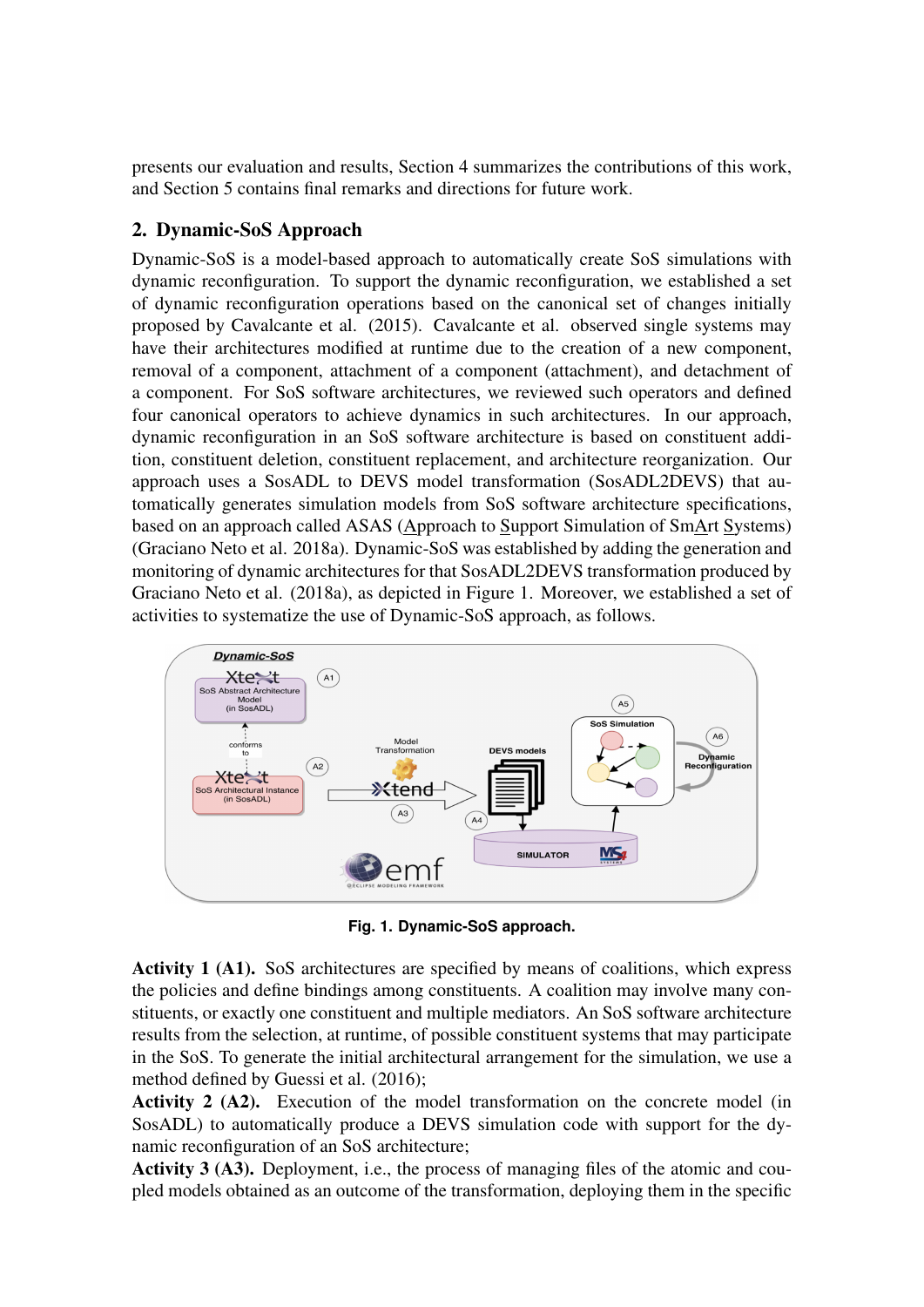packages/directories of the project to be simulated in  $MS4ME<sup>3</sup>$  (the simulation environment);

Activity 4 (A4). Simulation execution that consists of launching the simulation; and Activity 5 (A5). Monitoring architectural reconfiguration using the dynamic reconfiguration operators, comprising the observation of the SoS dynamics at runtime, and registering the execution traces in log files for posterior analysis.

## 2.1. Dynamic reconfiguration controller

Dynamic-SoS is a programmed exogenous reconfiguration approach, which means that an entity termed as *Dynamic Reconfiguration Controller* (DRC) is responsible for managing every architectural change that occurs in the whole structure. DRC is an artificial architectural element that owns control over all elements of the software architecture and manages the architectural changes. DRC is added to the simulation to support the user in conducting architectural changes at runtime through the dynamic reconfiguration operators. Figure 2 presents the state machine of DRC. From the DEVS simulation model perspective, DRC is an atomic model, whose function is to execute the four dynamic reconfiguration operators while maintaining properties of the initial architecture configuration.



#### **Fig. 2. State machine implemented in DEVS to materialize the four canonical reconfiguration operators performed by the Dynamic Reconfiguration Controller.**

To execute a reconfiguration operator, it is necessary to send a signal to the DRC with the operator to be performed and, if the operator is not a reorganization, the constituent in which the operator will be executed (in the addition the type of the constituent to be added) is also required.

## 2.2. Adding Support of Dynamic Reconfiguration through a Model Transformation

All SosADL elements are mapped to DEVS to create a functional simulation. Transformation rules automatically create DRC from the concrete SosADL architecture and add

<sup>3</sup> http://www.ms4systems.com/pages/ms4me.php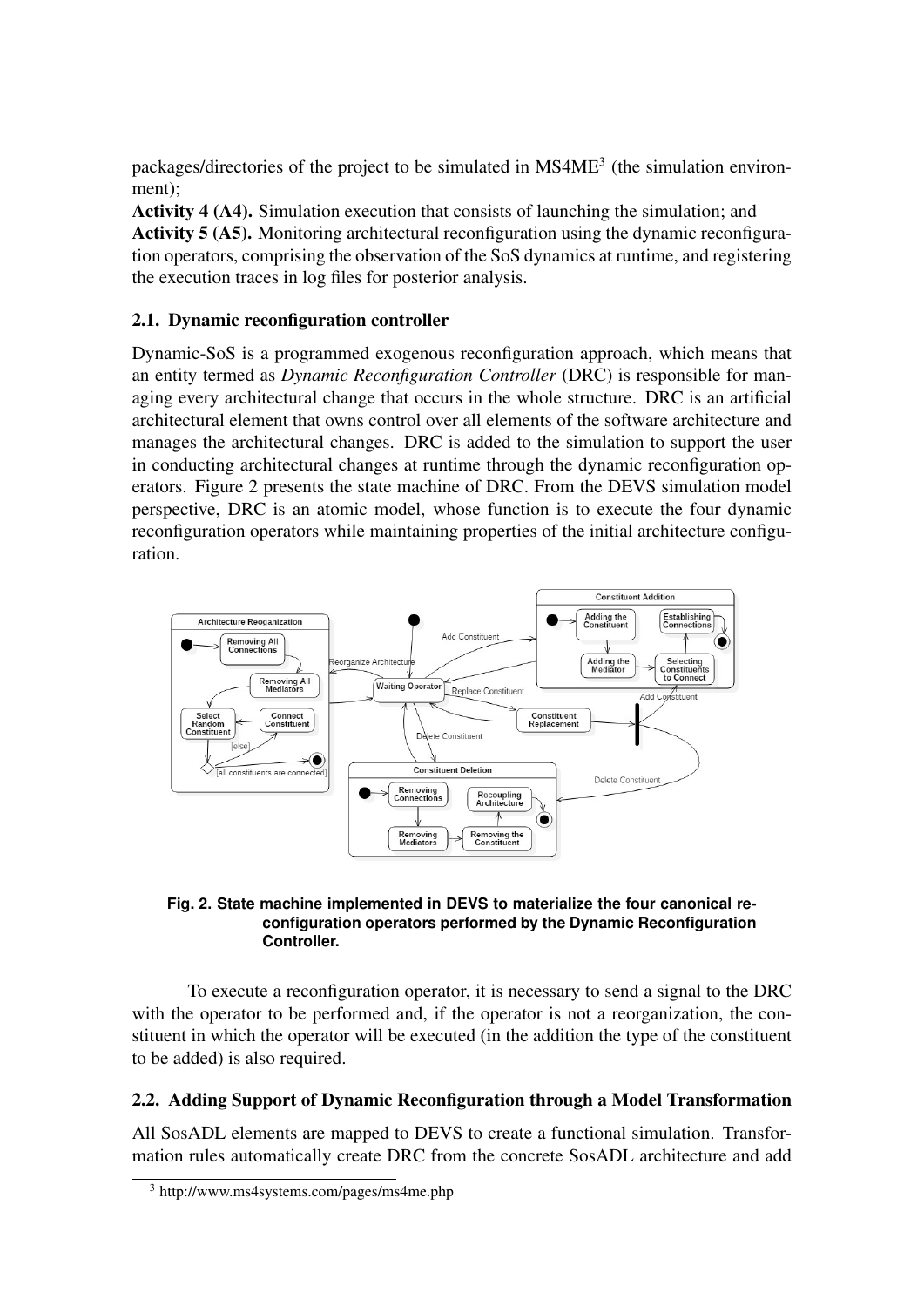it in the simulation model. This controller holds and makes available to the user the four dynamic reconfiguration operators.

The model transformation generates three main elements related to the dynamic architecture of the target simulation model, which are:

- **DRC**: As presented in Section 2.1, it consists of an atomic model that manages all changes in the simulation, as shown in Figure 2. For that, it manages connections and mediators among constituents, so that the new arrangements remain consistent with the original architecture;
- Identification flags: In DEVS, there is no distinction between constituent systems and mediators, all of which are transformed into atomic models. However, this differentiation is necessary to maintain the functional architecture after running a dynamic reconfiguration operator. To artificially bring that to DEVS, we added two identification flags to the atomic models: one to check if the system is a mediator or not (a binary variable), and another that is the constituent type name, such as sensor, transmitter, or gateway; and
- Connections of all constituents with the DRC in the coupled model: This is necessary to enable the controller to communicate with all constituents and to remove some of them, if necessary.

#### 3. Evaluation

Dynamic-SoS was evaluated through of nine case studies, three of which were designed specifically for the evaluation of the approach, and the other six designed for the evaluation of other works. Dynamic-SoS was able to simulate 395 constituents in a single simulation and successfully ran 133 hours of simulation (Table 1). Due to the large number of constituents and the long duration of the simulations, auxiliary mechanisms for evaluation were implemented, such as a log for human experts, and automatic procedures for measuring and delivering results regarding the delivery percentage of the behaviors.

Three case studies designed for Dynamic-SoS evaluation were conducted in three distinct domains (Manzano et al. 2019):

- 1. Flood Monitoring SoS (FMSoS): a SoS with no central authority and being part of a smart city responsible for monitoring rivers that cross urban areas and notifying the population about potential floods that can quickly occur, causing huge damage and risk for population. FMSoS is deployed along the river and its sensors are spread on the riverbank's edges and data are transmitted to a gateway. Additionally, drones fly over the river and return to their bases to recharge and communicate flood threat alerts. In parallel, people walking close to the river can also contribute by communicating water level increases through a crowdsensing mechanism supported by mobile apps;
- 2. Space SoS: a real system called Environmental Data Collection System (SBCDA, in Portuguese). Space SoS is operated and managed by the Brazilian National Institute for Space Research (INPE, in Portuguese), which provided us real data and know-how to precisely model the entire system. Space SoS is responsible to perform two concurrent missions (*environmental data collection* and *image capture*), and is composed of satellites, ground station, command and control center,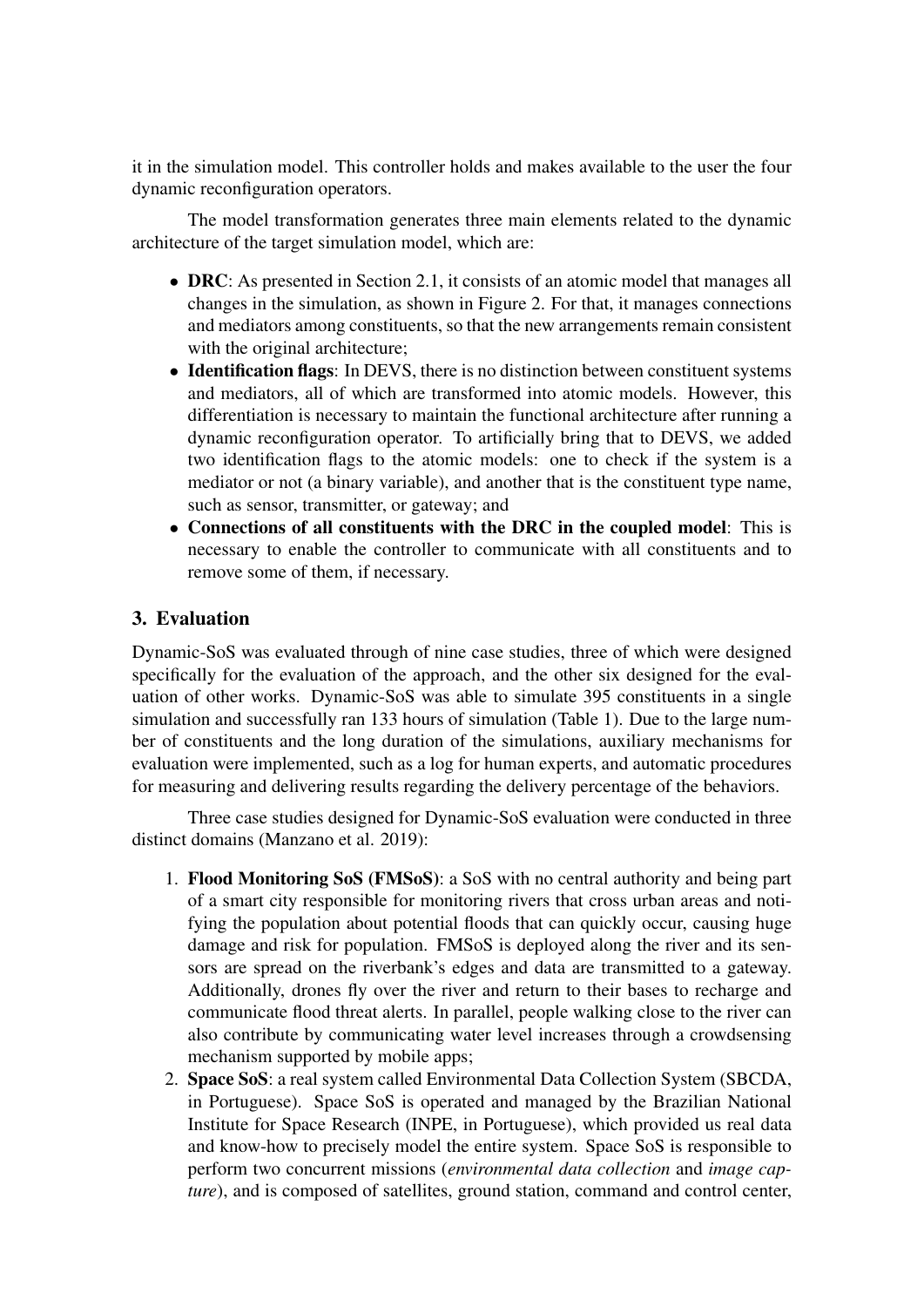and data collection platforms, which each of then can be managed by different institutions; and

3. Smart Building: a SoS that provides important services to their residents and visitors, such as energy savings, and light control by sensors, and fire alarms in case they happen. Dynamic-SoS approach was also evaluated using a Smart Building SoS (SBS), which is composed of three other SoS: fire system (composed of sensors, alarms, and sprinklers), lighting system (composed of sensors and lamps), and room (composed of sensors, air conditioners, and alarms). In addition, SBS has a Smart Building Control Unity (SBCU), which is responsible by managing constituent systems of the building.

In this work, the matter of interest is *the simulation of SoS dynamic architectures*. We intended to observe whether Dynamic-SoS was well-succeeded for both: (i) automatically providing simulation models that support dynamic reconfigurations; and (ii) supporting the analysis of the impact of such reconfigurations on the SoS architecture, in particular, in regards to the sustainability of SoS emergent behaviors.

We executed three different evaluations, involving FMSoS, Smart Building, and Space SoS. For all of them, we applied the same set of architectural changes in the same order, and observed their impact on the data transmission rates (intimately aligned with the emergent behaviors provided by the SoS) expressed by the percentage of data that was successfully received in a gateway or that passed by an specific constituent in regards to the total number of data that was provided as stimuli to feed each simulation.

Figure 3 shows data collected from simulations. This data presents the percentage of collected data during the case studies (y axis) and performed operators (color, as specified in the legend). This data supports us to analyze the SoS availability and performance to fulfill its missions during its execution and predict how changes in the architecture of SoS will impact its performance, allowing to anticipate eventual problems.

Additionally, we can analyze the impact of executing operators in the architecture. Figure 4 shows the impact of the addition operator on receiving data (y axis) and shows in which constituent type was performed the operator (point color). This chart allows us to analyze how the increase in the number of constituents affects data transmission. In all case studies, the addition of sensors/collectors decreased the data received, while addition of constituents that receive these data increases the rate of data collection. This helps us to draw a trade-off on the acquisition of new constituents, making it possible, for instance, to conclude that adding a second gateway in the FMSoS increases the data reception rate by 20%, which is the same gain that happens when adding a second satellite to the Space SoS.

Then, after analyzing and triangulating results obtained from three different independent studies, we can answer the raised research question for the case studies: *Are the architectural changes successful, giving rise to new SoS coalitions in a valid operational state?* The answer is Yes. In 100% of the cases in the three studies, Dynamic-SoS was successful to support dynamic reconfigurations in SoS software architectures, leading the architecture to valid operational states in all obtained coalitions.

Besides the three case studies designed for the Dynamic-SoS evaluation, our approach supported the execution of other six cases, totaling nine case studies. Table 1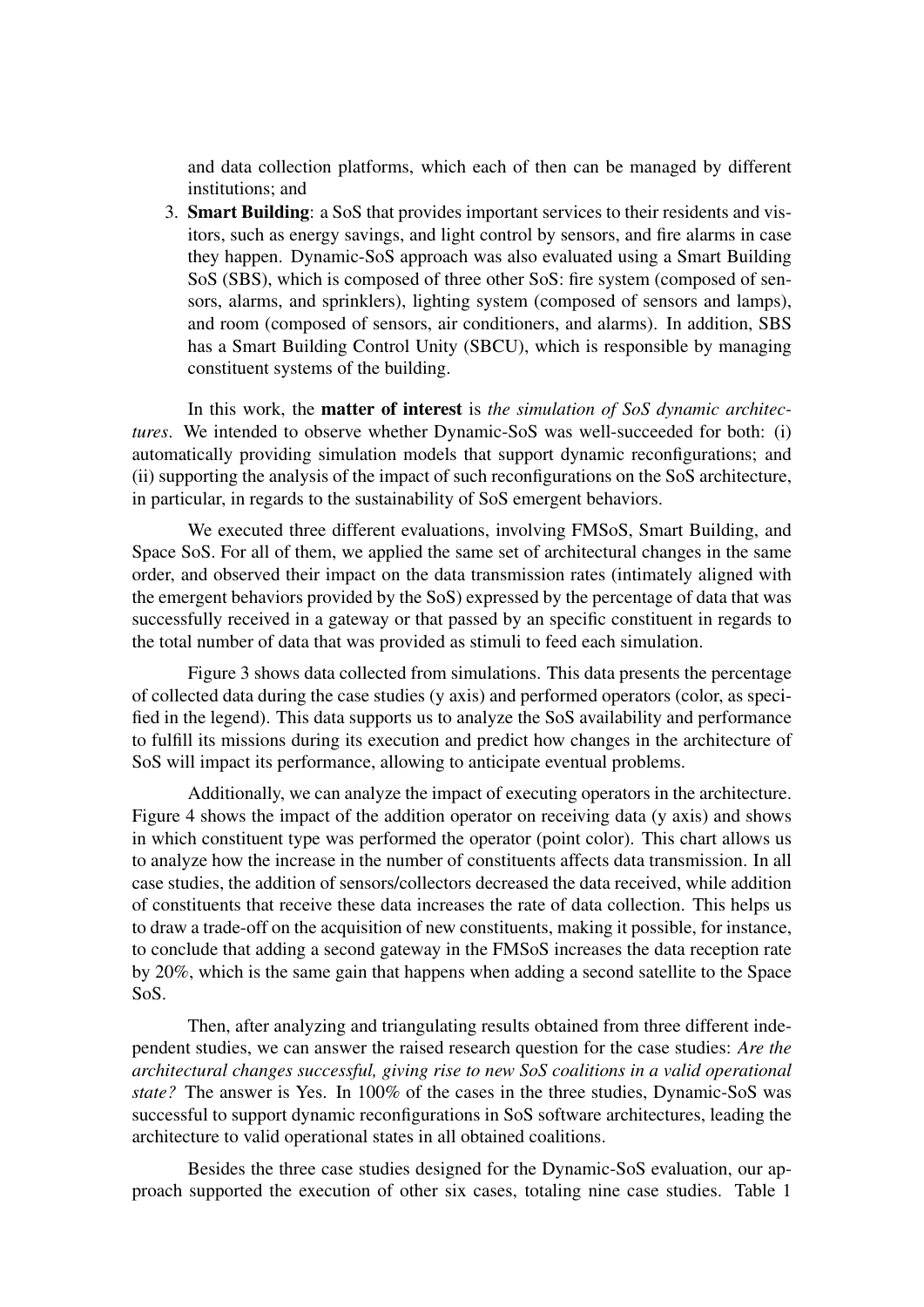

**Fig. 3. Chart showing the rate of receipt of data throughout the case studies.**

shows the studies that used Dynamic-SoS, their domain, number of lines of code (LOC) of the models specified in SosADL, amount generated in DEVS by model transformation, maximum number of constituent reached in the case study, and total simulation time. With these results, we were able to evaluate that Dynamic-SoS was successful in generating more than 1 million LOC, and successfully simulated more than 130 hours.

| #              | <b>Study</b>                 | <b>Domain</b>           | <b>SosADL</b> | <b>DEVS</b> | <b>Maximum</b>      | Total simu-           |
|----------------|------------------------------|-------------------------|---------------|-------------|---------------------|-----------------------|
|                |                              |                         | (LOC)         | (LOC)       | <b>Number</b><br>of | <b>lation</b><br>time |
|                |                              |                         |               |             | <b>Constituents</b> | (hours)               |
|                | (Graciano Neto et al. 2018a) | <b>FMSoS</b>            | 701           | 8,563       | 70                  | 6.33                  |
| $\overline{c}$ | (Manzano et al. 2019)        | <b>FMSoS</b>            | 701           | 8.563       | 52                  | 5.33                  |
| 3              | (Graciano Neto et al. 2017)  | <b>FMSoS</b>            | 1.154         | 56.185      | 112                 | 6.2                   |
| $\overline{4}$ | (Graciano Neto et al. 2018b) | <b>FMS<sub>o</sub>S</b> | 660           | 3,332       | 89                  | 2.6                   |
| 5              | (Manzano et al. 2019)        | <b>Smart Building</b>   | 6.724         | 219,930     | 395                 | 9.66                  |
| 6              | (Graciano Neto et al. 2018c) | Space SoS               | 640           | 11,195      | $\overline{4}$      | 0.72                  |
|                | (Graciano Neto et al. 2019)  | Space SoS               | 2.399         | 128,884     | 311                 | 27                    |
| 8              | (Manzano et al. 2019)        | Space SoS               | 2,677         | 378,557     | 155                 | 21.5                  |
| 9              | (Graciano Neto et al. 2019)  | Space SoS               | 4.014         | 497,040     | 258                 | 34                    |
|                |                              | <b>Total</b>            | 19,670        | 1,312,249   | 1.446               | 133.22                |

**Tab. 1. Lines of code generated in each case stury.**

## 4. Contributions

Publications. This work resulted in two publications:

1. Manzano, W., Graciano Neto, V. V., and Nakagawa, E. Y. (2019). Dynamic-SoS: An approach for the simulation of system-of-systems dynamic architectures. The Computer Journal (Qualis A2),  $62:1 - 23$ .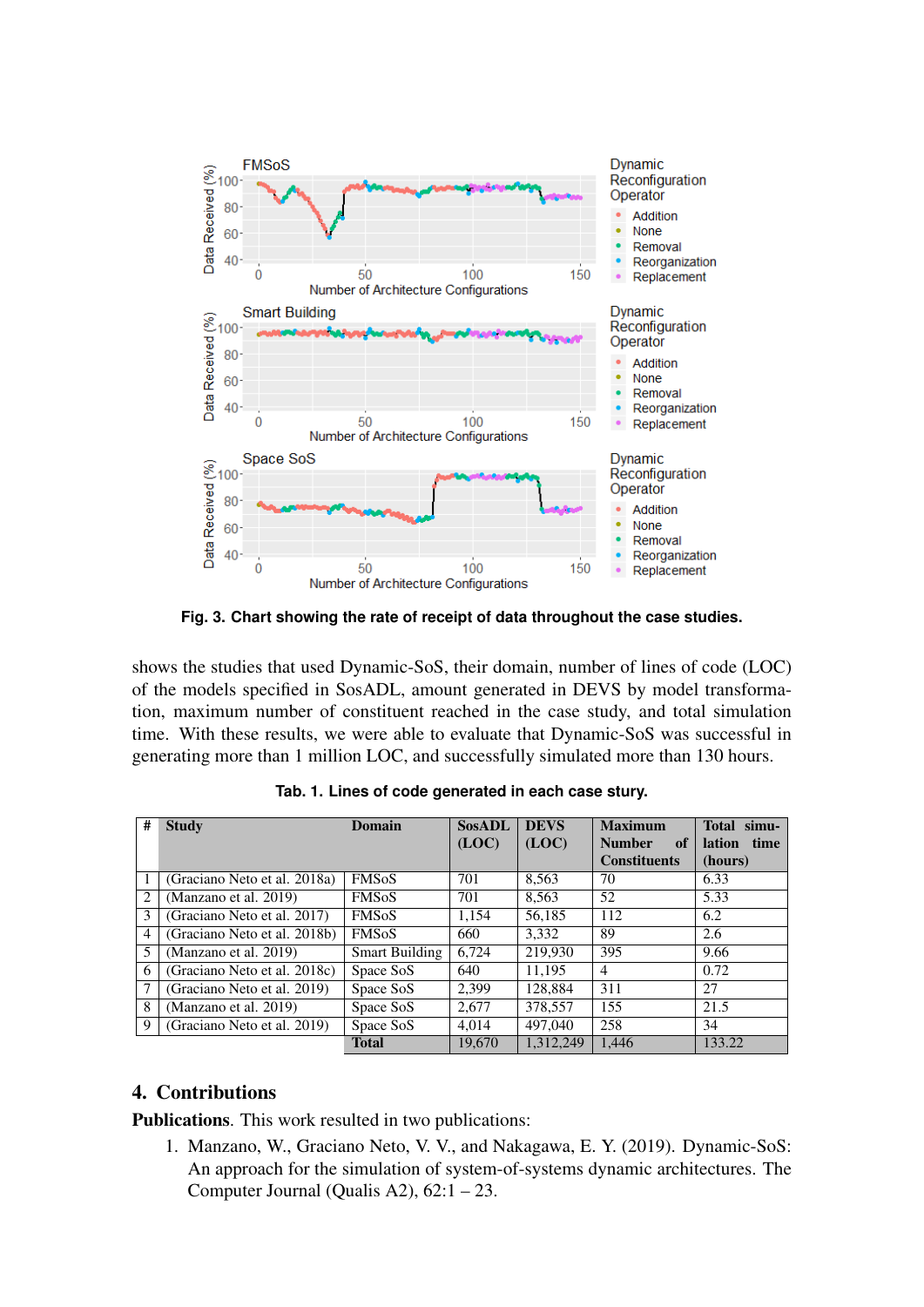

**Fig. 4. Chart presenting the impact of the addition of a constituent in the simulation.**

- 2. Manzano, W., Graciano Neto, V. V., and Nakagawa, E. Y. (2018). Verificação Estatística de Modelos de Arquiteturas de Software de Sistemas-de-Sistemas. In 26o Simpósio Internacional de Iniciação Científica da USP (SIICUSP)
- 3. Manzano, W., Graciano Neto, V. V., and Nakagawa, E. Y. (2017). Simulação de Arquiteturas de Software de Sistemas-de-Sistemas com Suporte à Reconfiguração Dinâmica. In 250 Simpósio Internacional de Iniciação Científica da USP (SI-ICUSP)

In addition to these two self-authored important publications, other several publications were achieved using results provided by the approach developed by this student and having him as a co-author, including one journal publication Qualis B1 (Graciano Neto et al. 2017), two full papers in premier international conferences Qualis A1 (Graciano Neto et al. 2018c; Graciano Neto et al. 2018a), and also other important **four conferences and workshop papers**<sup>4</sup>.

Impact. With regard to this work, important contributions were brought:

1. Characterization of SoS dynamic architectures operators. Providing dynamic architectures inherently depends on designing each possible change that can be performed on these architectures. Those changes should be well-defined and the final architecture should always deliver a valid operational state. Dynamic

<sup>4</sup> The list can be checked herein: https://dblp.org/pers/hd/m/Manzano:Wallace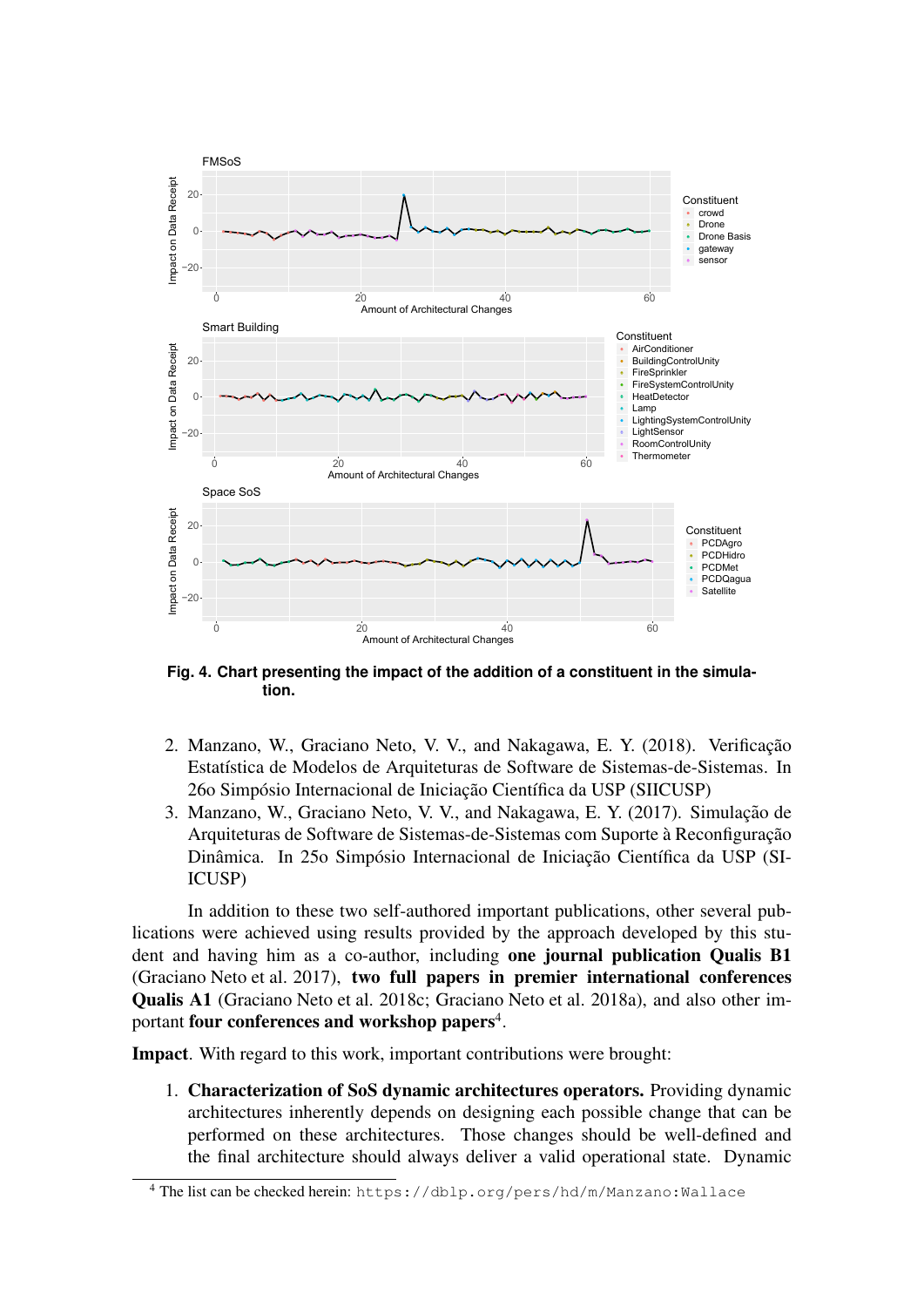reconfiguration operators were previously established for single systems software architectures. However, when considering multiple interoperable systems present in an SoS, there was a gap to be bridged. Dynamic-SoS builds a remarkable contribution on previous advances by providing a robust and canonical set of dynamic changes that can be adopted to represent any change that a SoS software architecture can suffer. We state this as a contribution that can be replicated in other contexts that require SoS dynamic architectures;

- 2. Generation of dynamic models from static models. Dynamic-SoS also provides a means to automatically derive SoS simulation models from static specification of SoS software architectures with a single initial coalition; and
- 3. A process to include dynamics in SoS software architecture models. By using a model transformation approach, we established a process that encompasses activities necessary to observe the dynamics of SoS via simulations, passing by the SoS software architecture specification step until reaching the assessment of different architectural configurations.

In addition, we extend Dynamic-SoS through a plugin to communicate with a statistical model checker to automatically perform a statistical verification of functional and architectural properties to automatically provide a level of trust in which the architecture is able to meet the properties. Besides, Dynamic-SoS can be expanded to cover other purposes of study, such as measuring other specific quality attributes, analyzing the threshold or limit of constituents that still maintain the SoS feasible, applying a set of random reconfigurations and studying the architecture behavior, and predicting the impact of specific constituents on the entire SoS architecture.

## 5. Final Remarks

SoS architectural design is a challenging task due to diverse architectural configurations a SoS can assume at runtime and the complexity of assessing the impact of such changes still at design time. Dynamic-SoS contributes to this scenario by providing an infrastructure that allows SoS architects to predict, via simulations automatically generated at design-time, the SoS dynamic architectures, besides visualizing the SoS dynamics, and their impact on the SoS associated behavior. We conducted nine case studies, generating simulation models and analyzing the impact of changes on the functionalities provided by the modeled SoS. Results brought evidences that Dynamic-SoS is a feasible and effective approach to predict SoS behavior associated to the inherent dynamics associated to their architecture. Motivated by these results, our future work involves dealing with real SoS dynamic architectures at runtime (i.e., after SoS deployment), advancing on *models@runtime* research branch. We intend to draw strategies for the synchronization between coalitions and SoS architectural specification, preserving SoS architectural consistency, avoiding degradation and assuring the quality of this class of systems that has been increasingly applied in several critical, complex application domains.

## Acknowledgments

The authors thank São Paulo Research Foundation (FAPESP) (grants: 2014/02244-7, 2017/06195-9, 2017/17448-5, and 2018/21517-5).